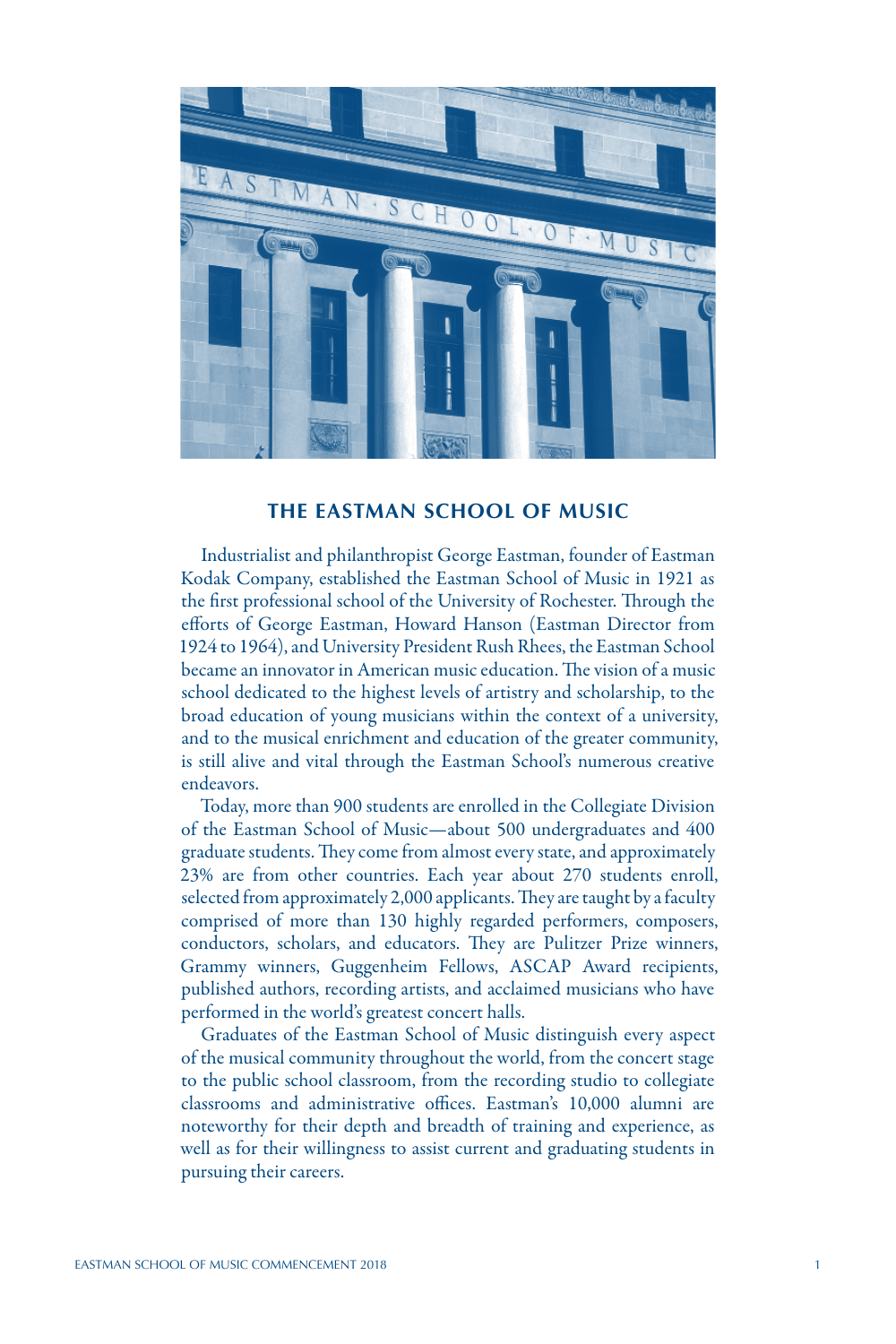

In 1921, George Eastman articulated his belief in the importance of music education: "The life of our communities in the future needs what our schools of music and of other fine arts can give them. It is impossible to buy an appreciation of music. Yet, without appreciation, without the presence of a large body of people who understand music and get enjoyment out of it, any attempt to develop the musical resources of any city is doomed to failure." The Eastman Community Music School,

an integral part of the Eastman School of Music since its inception, offers music lessons, ensembles, classes, and workshops to community members of all ages and backgrounds. With 150 faculty members—including area leading artist-educators, collegiate faculty, and Eastman undergraduate and graduate students—ECMS serves approximately 1,500 community members during the school year and hundreds more each summer, drawing students from around the world. Many ECMS students are accepted each year to the Eastman School of Music, and all of them form a strong network of audience members, music lovers, supporters and advocates. With a depth and breadth of offerings, from early childhood and pre-school programs to college prep and diploma programs to adult ensembles and classes, ECMS nurtures and inspires students at all levels.

George Eastman's vision, based on the fundamental power of music and its ability to change people's lives, remains the central focus of the Eastman School of Music's philosophy. During the Eastman School's 90 plus years of history, the musical world has changed immensely, and the school is challenging its students to think broadly and imaginatively about the role of music and musicians in contemporary society. Eastman students learn not only technical proficiency and artistry, but also the specialized skills and diversified experiences they will need to draw on as they take their places among a new generation of musical and cultural leaders.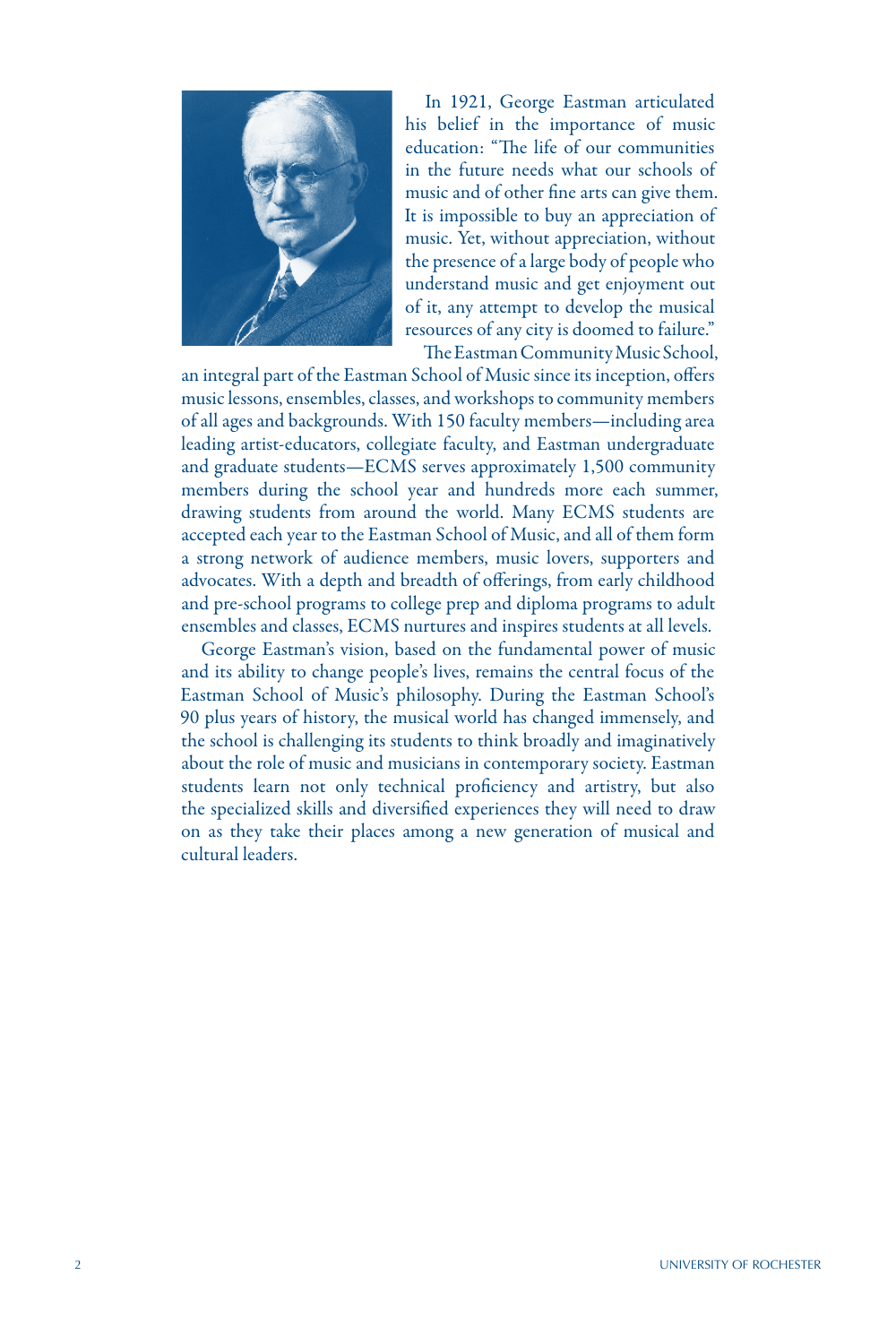### **COMMENCEMENT SPEAKER**

# **DR. JANE CHU Chairman of the National Endowment for the Arts**

Jane Chu is the eleventh chairman of the National Endowment for the Arts (NEA). With a background in arts administration and philanthropy, Chairman Chu is also an accomplished artist and musician. She leads a dedicated and passionate group of people to support and fund the arts and creative activities in communities across the nation.

During her tenure to date, Chu has awarded more than \$409 million in grants to nonprofit organizations and artists; issued new research reports on arts participation and the impact of the arts and cultural industries Photo Credit: Steve Peterson



on the nation's gross domestic product; has made it to all 50 states, visiting hundreds of communities across the nation to see first-hand how the arts are impacting people and places; and launched the United States of Arts project that demonstrates the importance of the arts in our communities and our lives. In 2015, Chairman Chu launched her signature leadership initiative, Creativity Connects, to investigate the current state of the arts in our nation, and explore how the arts connect with other industries. She also oversaw multiple-year increases to the NEA's Congressional budget appropriation to expand its military healing arts initiative, Creative Forces. In addition, under Chu's leadership, the NEA ranked first among small agencies in Best Places to Work in the Federal Government for 2016.

 Chu was born in Shawnee, Oklahoma, and raised in Arkadelphia, Arkansas, the daughter of Chinese immigrants. She studied music growing up, eventually receiving bachelor's degrees in piano performance and music education, as well as master's degrees in music and piano pedagogy, a PhD in philanthropic studies, an MBA, as well as three honorary degrees. Prior to coming to the NEA, Chu served as the president and CEO of the Kauffman Center for the Performing Arts in Kansas City, Missouri.

In commemorating her commitment to American art and artists, and her work in encouraging Americans to engage in artistic experience and artistic creation, the Eastman School of Music proudly presents Jane Chu with the Eastman Luminary Award.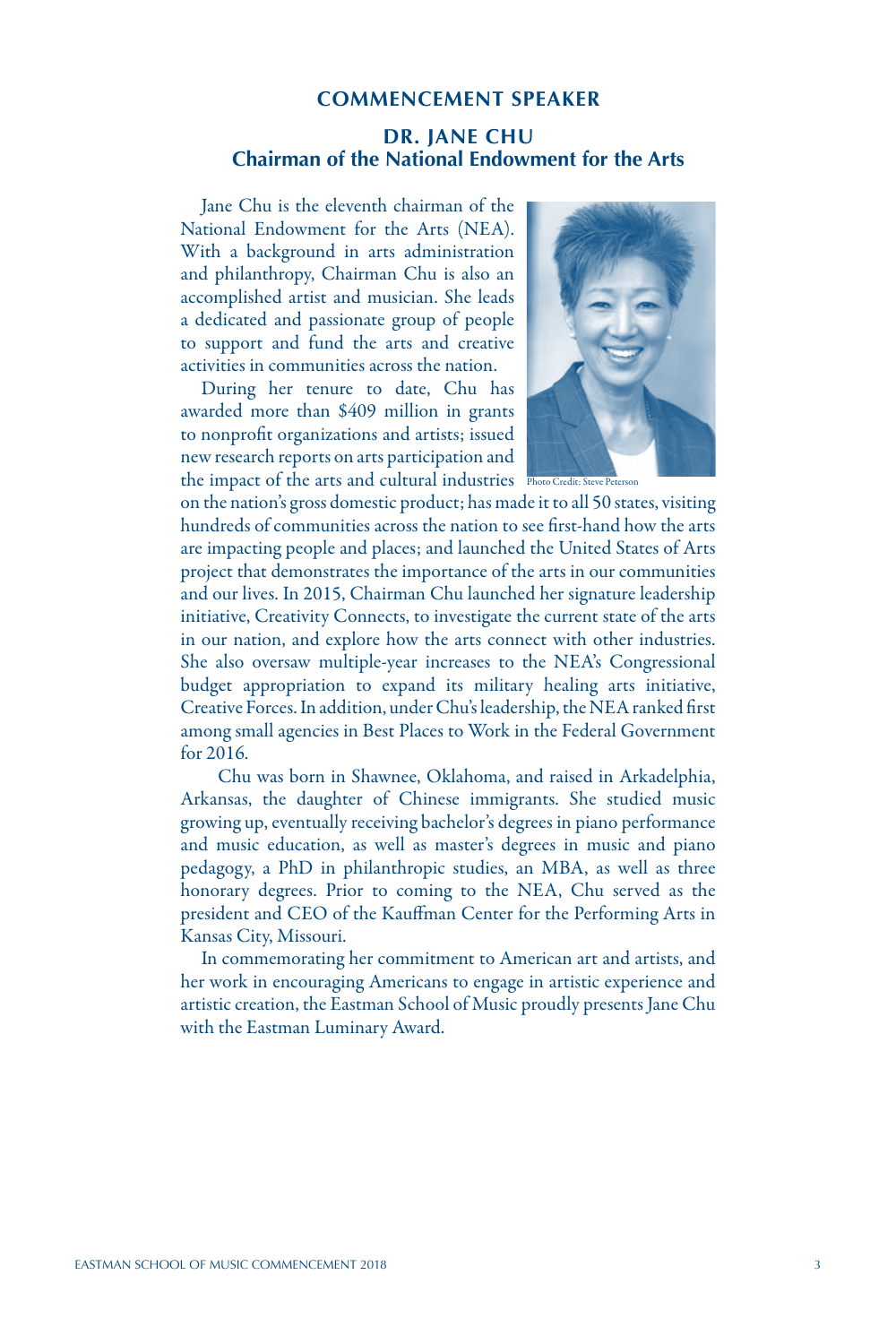# **COMMENCEMENT CEREMONY SUNDAY, MAY 20, 2018**

Richard Feldman, *President,* Presiding

### **Prelude**

*Canzona for Eight Trombones* Walter Hartley, ESM-BM '50, MM '51, PhD '53

"Finale" from *Five Bagatelles for Trombone Choir* Tanner Jackson, ESM-BM '18

> *Passacaglia for Ten Trombones* Allen Chase

> > *The River Bells* Steven Verhelst

## **Academic Processional**

*"*Elsa's Procession to the Cathedral" from *Lohengrin* Richard Wagner/arr. Wesley Hanson, ESM-DMA '76

#### **Invocation**

The Rev. Dr. C. Denise Yarbrough, *Director of Religious and Spiritual Life Interfaith Chapel, University of Rochester*

**Welcome from the Board of Trustees** G. Robert Witmer, Jr., *Chairman Emeritus, Board of Trustees*

**Welcome from the University President** Richard Feldman

**Remarks from the Dean** Jamal J. Rossi, *Joan and Martin Messinger Dean*

#### **Recognition of Student Prizes and Awards**

Donna Brink Fox, *Senior Associate Dean of Academic & Student Affairs (See insert in Commencement Program)*

> **Student Address to Graduates** Lydia Camille Becker, ESM-BM '18

**Presentation of Eisenhart Award for Excellence in Teaching** Jamal J. Rossi

> **Presentation of Eastman Luminary Award** Jamal J. Rossi

**Address to Graduates** Dr. Jane Chu, *Chairman of the National Endowment for the Arts*

> **Interlude** *In Memoriam* Raymond Premru, ESM-BM '56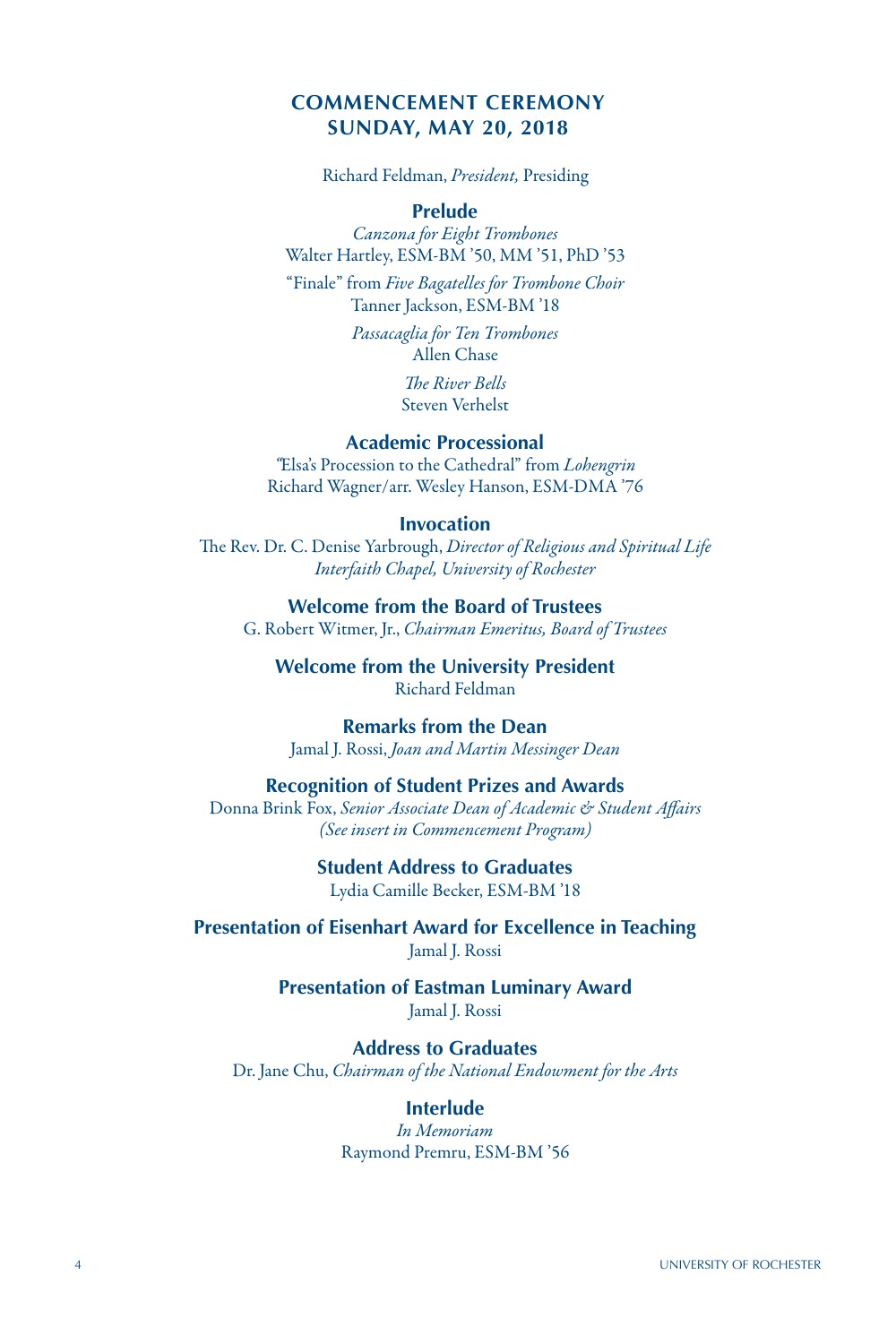# **Recognition of Doctoral Recipients**

Marie Rolf, *Senior Associate Dean of Graduate Studies*

**Conferring of Master's & Bachelor's Degrees** Richard Feldman

Presented by Jamal J. Rossi and Donna Brink Fox

**Closing Remarks** Jamal J. Rossi

# **Recessional**

"Achieved is the Glorious Work" from *The Creation* Franz Joseph Haydn/arr. Donald Miller, ESM-BM '55, MM '62



# **Academic Department Representatives**

*Chamber Music* – Elinor Freer *Composition* – David Liptak *Conducting and Ensembles* – Mark Davis Scatterday *Humanities* – Glenn Mackin *Jazz Studies and Contemporary Media* – Bill Dobbins *Department of Music Teaching and Learning* – Christopher D. Azzara *Musicology* – Holly Watkins *Organ, Sacred Music and Historical Keyboards* – Edoardo Bellotti *Piano* – Vincent Lenti *Strings, Harp and Guitar* – Nicholas Goluses *Theory* – Elizabeth West Marvin *Voice and Opera* – Russell Miller *Woodwinds, Brass and Percussion* – Richard Killmer

#### **Marshals**

*University Marshal* – Nelita True *Associate Marshal* – Alan Harris *Doctoral Marshals* – James Michael Sullivan and Edith Widayani *Master's Marshal* – Garret Michael Reynolds *Undergraduate Marshal* – Ivan Patrick Suminski

#### **Eastman Trombone Choir**

Mark Kellogg and Larry Zalkind, *Co-Directors* Nicholas Anthony Bulgarino, Jonathan Clark Bumpus, Henry A. Carpender, Nathan Andrew Cooper, Nicholas Andrew Crane, Ethan Cypress, Benjamin Kim Dettelback, Colton James Freitas, Joshua Gehres, Philip George Glick, Hélio Augusto Moraes de Góes, Nicholas James Hogg, Tanner Andrew Jackson, Justyn Loney-Newman, Amber Nicole Love, Michael Martinez, Jordan Elliott Moore, Brennan Thomas Nelson, Cynthia Nicole Plant, Gabriel Ramos, Jonah Elliot Trout, Sophia Lynn Volpe, Liam Watson Wilt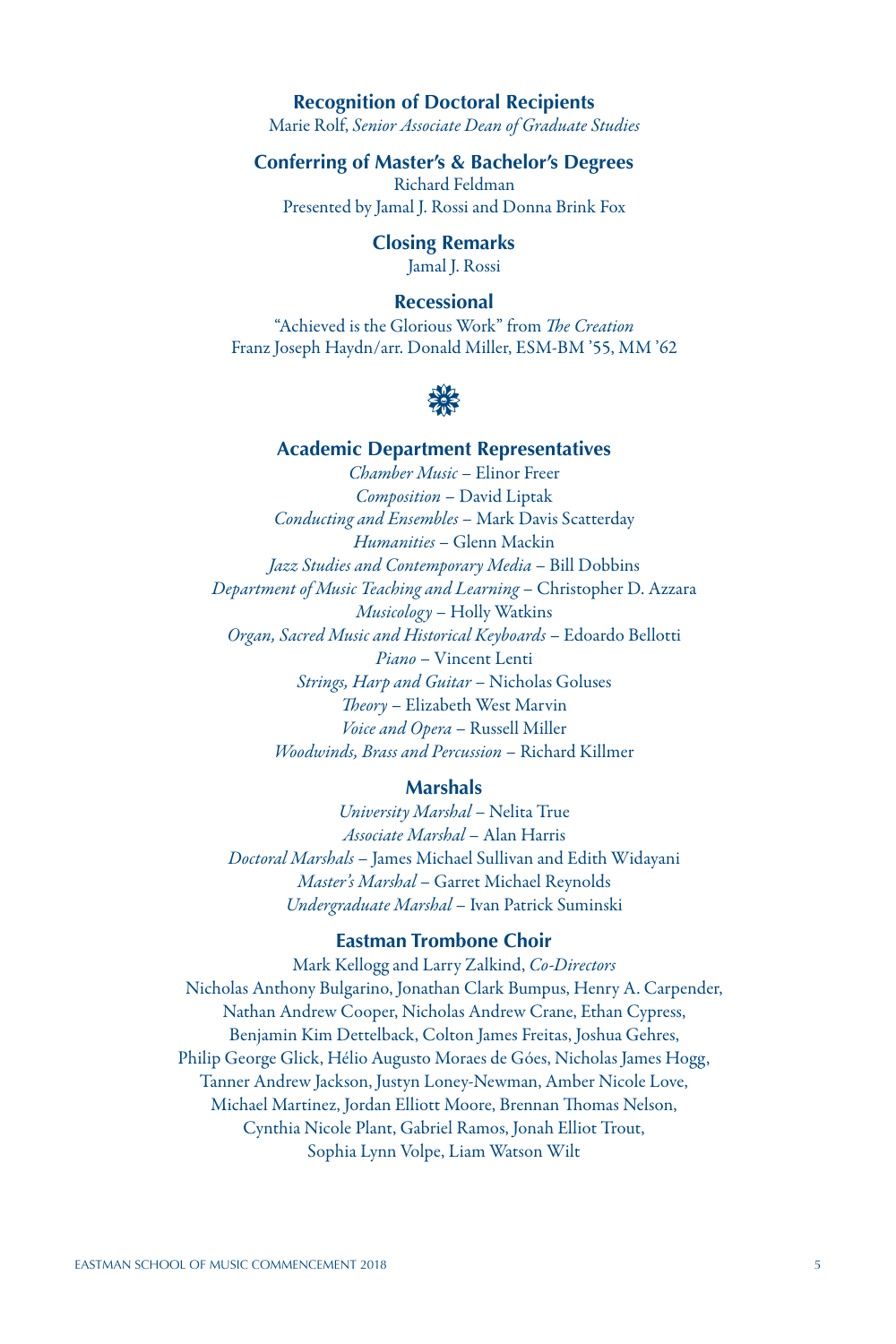# **CATHERINE FILENE SHOUSE ARTS LEADERSHIP PROGRAM CERTIFICATE**

The Arts Leadership Program (ALP), launched by the Eastman School in Fall 1996 and being widely studied and modeled by arts schools around the country, recognizes that success as a professional musician requires more than superb technical skills and artistry: success also requires the ability to communicate effectively, entrepreneurial skills, fluency with emerging technologies, commitment to audience education, and public advocacy for music and the arts. Through a special curriculum, internship program, guest speaker series, and an undergraduate and graduate Certificate Program, the ALP prepares Eastman students to take charge of their career prospects, and encourages them to provide leadership in the musical culture and marketplace.

Rachel Elizabeth Barnett Ryan Wayland Kearns Matthew Bent Joshua Webb McClellan Hattie N. Bestul Cynthia Nicole Plant Matthew Burg Brianna Jashai Robinson Catherine Elissa Cole Teresa Shyr MistyLayne Drake Kelsey Stewart Emily Thao Gordon Shuaida Zeng William David Hume

Lydia Camille Becker Anthony Cameron Leach

### **PERFORMER'S CERTIFICATE**

The Performer's Certificate recognizes students who demonstrate outstanding performing ability. Nominated for this honor by their respective departments, the candidates present a special jury and recital.

Maxwell Masao Adler, *oboe* Sarah Margaret Berger, *violin* Eric Cheng, *violin* Jung Choi, *oboe* Anna Catherine Pardoe Dunlap, *harp* Abigail Caitlin Easterling, *flute* Jessica Michelle Elder, *horn* Willa Rose Finck, *violin* Rosario Leonard Galante, *clarinet* Erik Henry Gibelyou, *guitar* Philip George Glick, *trombone* Hélio Augusto Moraes de Góes, *trombone* Christopher Randall Hotaling, *euphonium* Laura Kristina Hundert, *clarinet* Hae Sol (Amy) Hur, *clarinet* Sooah Jung, *violin* Jonah David Krolik, *cello* Nikolette Grace LaBonte, *horn*

Anthony Cameron Leach, *percussion* Sung Min Lee, *guitar* Bernardo Marcondes Rodrigues, *guitar* Henry Edward Myers, *cello* Grant Collier O'Brien, *tuba* Elizabeth Morgan Ojeda, *harp* Stella Perlic, *percussion* John Austin Petrey, *viola* Cynthia Nicole Plant, *euphonium* Noémie Raymond-Friset, *cello* Nicki Roman, *saxophone* Adam Wilson Sadberry, *flute* Yidi Song, *flute* Kelsey Stewart, *oboe* Matthew Robert Suckling, *trumpet* Ivan Patrick Suminski, *violin* Chun Sum Chris Wong, *flute* Brandon Kayne Xu, *cello*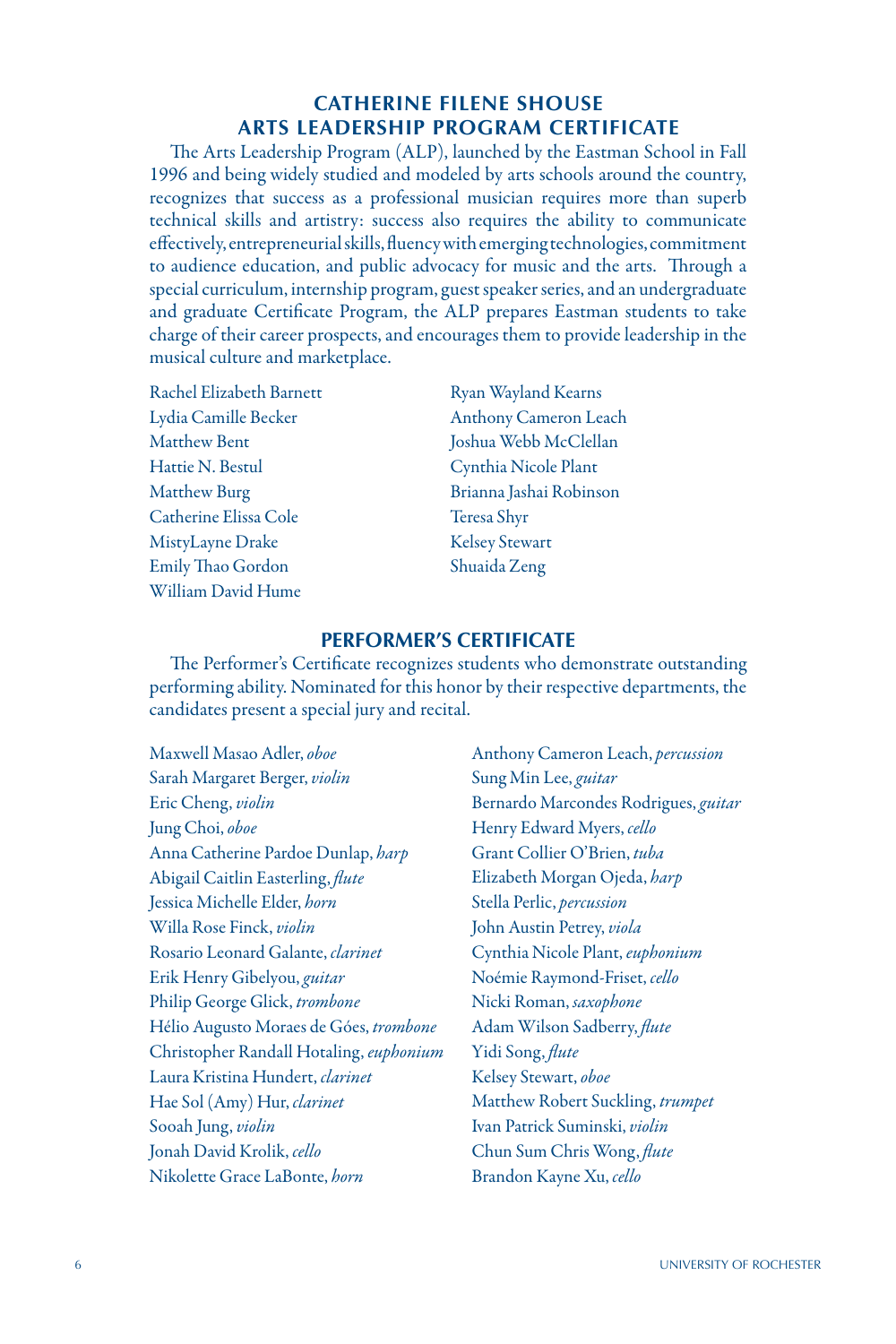# **ADVANCED CERTIFICATE IN COLLEGE AND/OR COMMUNITY MUSIC TEACHING**

In recognition of the fact that musicians will have many opportunities to teach as a component of their careers, Eastman established the Advanced Certificate in College and/or Community Music Teaching in 2003. The program requires graduate students to explore the art of teaching through coursework and an internship under the mentoring of master teachers at Eastman.

*Advanced Certificate in College Music Teaching* William Bernard Herzog

*Advanced Certificate in Community Music Teaching* Chen Liang Colin Joseph Mann

# **CERTIFICATE IN WORLD MUSIC / ETHNOMUSICOLOGY DIPLOMA**

A growing awareness of the richness and beauty of non-western musics and the interrelatedness of all musical cultures led the Eastman School to develop a Certificate Program in World Music and a Diploma Program in Ethnomusicology. These programs are open to both undergraduate and graduate students interested in learning more about the world's musical traditions and the people who create and perform them. In addition to enhancing the students' philosophical, political, and musical understandings of today's world cultures, the Certificate in World Music and Ethnomusicology Diploma also develop practical, hands-on skills needed for today's job market, through coursework in music and anthropology, and through performance in Eastman's world music performing ensembles: the Balinese gamelan, South Indian drumming, and the Zimbabwean mbira ensemble.

*Certificate in World Music* Stella Perlic Teresa Shyr

# **ADVANCED CERTIFICATE IN THE ART OF IMPROVISATION**

The Advanced Certificate in the Art of Improvisation offers a course of study for Eastman students interested in exploring and advancing their skills in improvisation in a wide array of musical styles and ensemble settings.

Ryan McKenna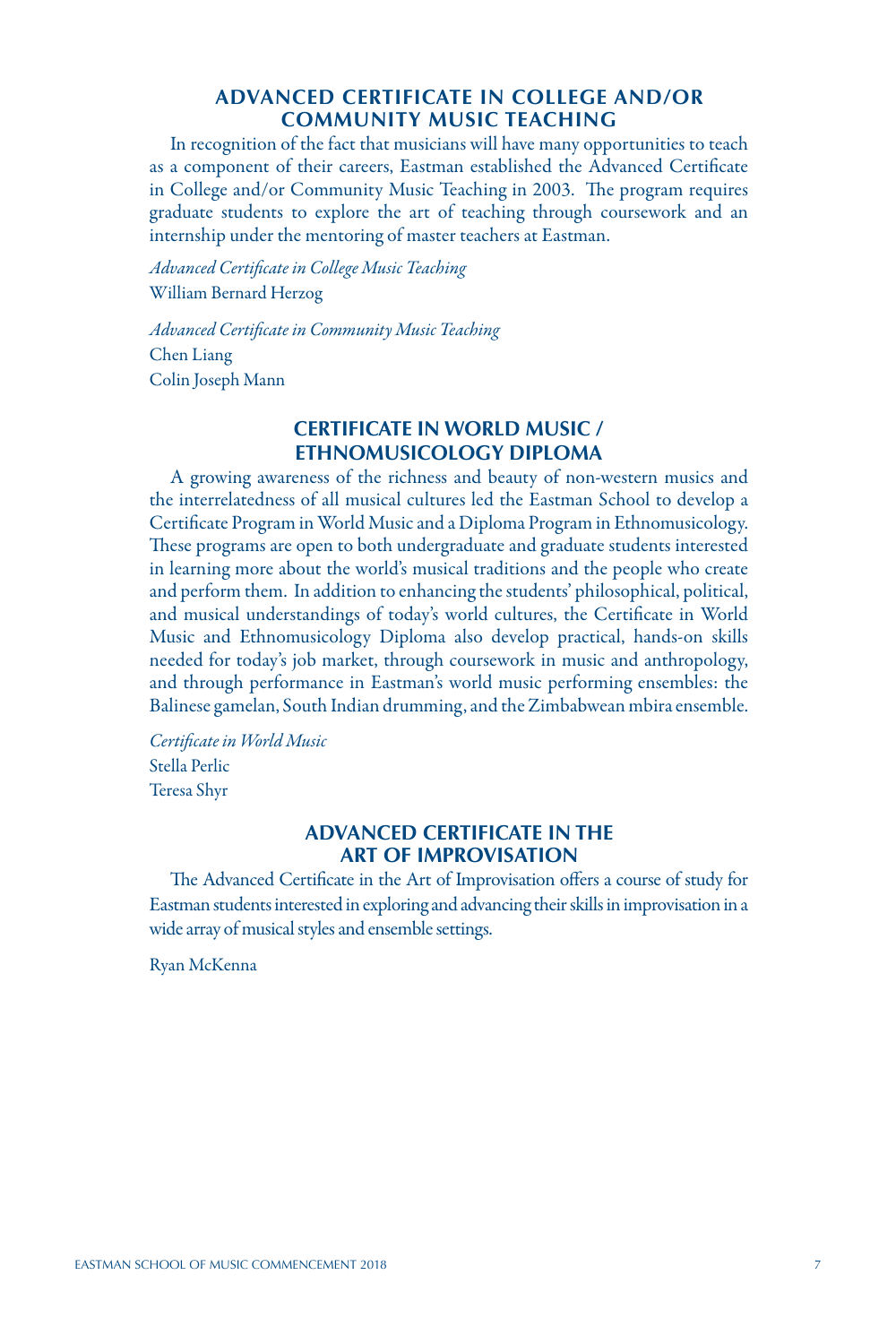#### **PI KAPPA LAMBDA**

Pi Kappa Lambda is an honor society, the only music organization recognized by the Association of College Honor Societies. Founded in 1918 at Northwestern University, PKL is dedicated to the fostering of scholarly interest in the theoretical and historical aspects of music, and to the pursuit of eminent achievement in performance, composition, music education and research. Eastman's Beta Pi Chapter was active from 1966 to 1988, and after a 25-year hiatus, was reactivated in 2013.

| Graduate Students      | Undergraduate Students       |
|------------------------|------------------------------|
| Daniel Kiyong Chang    | Emelyn Taylor Bashour        |
| David Andrew Keep      | Mario Bastea-Forte           |
| Eric Michael Laprade   | Lydia Camille Becker         |
| Ryan McKenna           | Max Berlin                   |
| Judith Ariane Prenzlow | Christian Mark Birkness      |
| Diana Rosenblum        | Anna Catherine Pardoe Dunlap |
| Cora Swenson Lee       | Willa Rose Finck             |
|                        | Galen Louise Otten           |
|                        | Cynthia Nicole Plant         |
|                        | Ivan Patrick Suminski        |

# **SIGMA ALPHA IOTA**

Sigma Alpha Iota is an organization which promotes interaction among those who share a commitment to music. Members of Sigma Alpha Iota are active in all areas of campus music and campus life, working closely with faculty, administration, campus and community groups, music professionals and patrons.

| Collegiate Honor Award    | Scholastic Award             |
|---------------------------|------------------------------|
| Madeleine Xiang Woodworth | Anna Catherine Pardoe Dunlap |

### **PHI BETA KAPPA**

The Phi Beta Kappa society is the University of Rochester's chapter of the nation's oldest and most prestigious undergraduate honors organization. Founded in 1776, Phi Beta Kappa invites for induction the most outstanding students at America's leading colleges and universities. The Society champions the liberal arts—the humanities, the social sciences, and the natural sciences—in higher education and in society at large.

Emelyn Taylor Bashour Cynthia Nicole Plant Ivan Patrick Suminski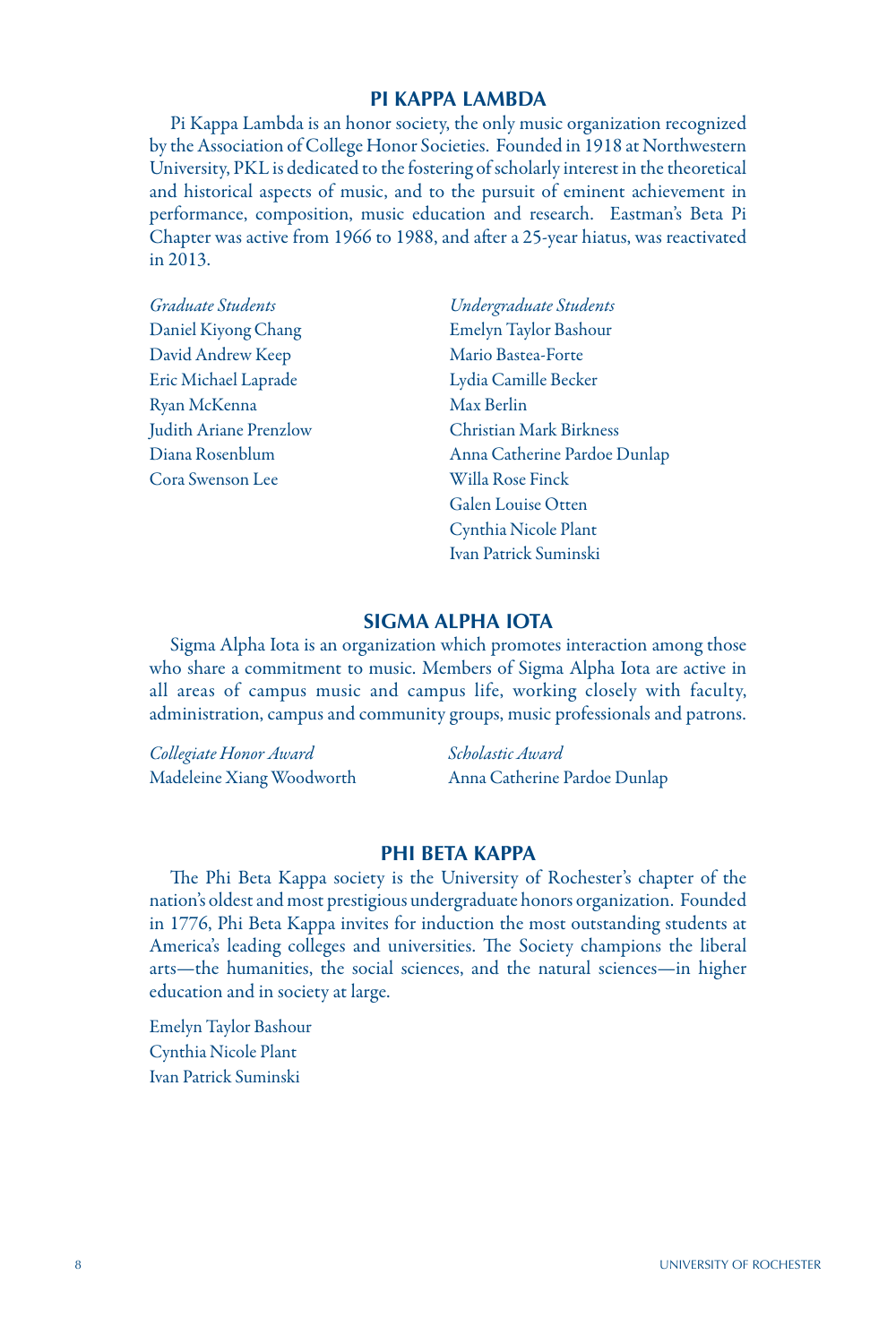### **TAKE FIVE SCHOLARS 2018-2019**

Since its inception in 1986, over 1,100 students have received one or two tuition-free terms through the University's Take Five Scholars Program to complete additional coursework that enriches their undergraduate education. Although the students listed below will officially graduate next year, at the end of their fifth year, some have chosen to participate in today's ceremony to celebrate with family and friends.

Benjamin Bird Julia A. Rosenbaum Giuliana Catherine DiMento Brawley Caroline Samuels Tyler A. Cervini Samantha Emma Turley

## **E5 PROGRAM 2018-2019**

The E5 Program provides accepted students with the opportunity to devote one or two semesters, tuition-free, to the study and/or practice of entrepreneurship. During this additional time at the University of Rochester, E5 students take courses, independent studies, and internships while devoting their energy toward transforming an idea into an enterprise that generates value. Although the students listed below will officially graduate next year, at the end of their fifth year, some have chosen to participate in today's ceremony to celebrate with family and friends.

Max Berlin Grant Collier O'Brien John David Uchal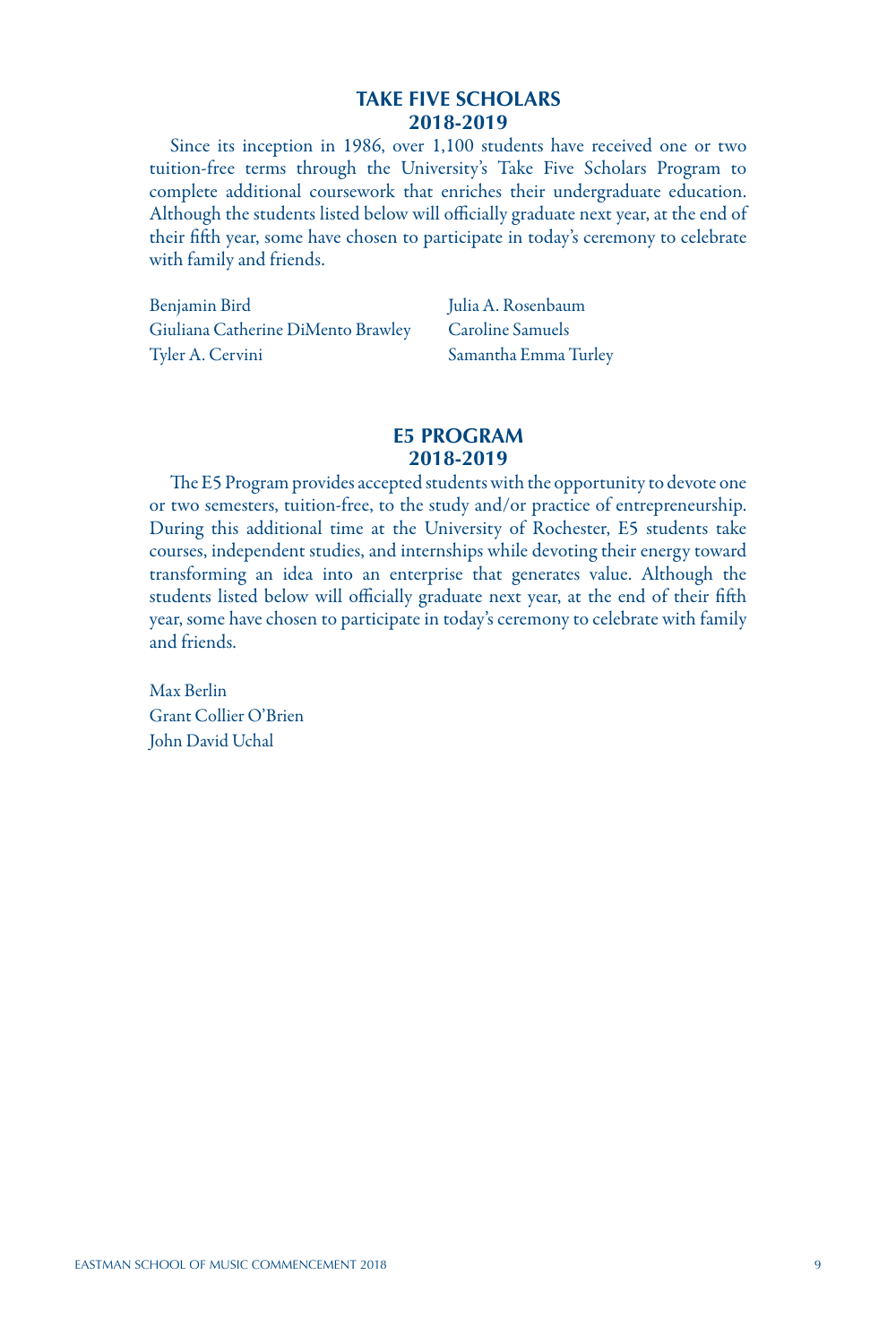### **BACHELOR OF MUSIC DEGREE CANDIDATES**

Maxwell Masao Adler, *Applied Music (Oboe)* Samantha Alysia Andrew, *Applied Music (Violin)* Andra Bane, *Applied Music (Oboe)/Music Education* Rachel Elizabeth Barnett, *Applied Music (Viola)*—*Major; Art History*—*Minor* Emelyn Taylor Bashour, *Applied Music (Violin), with High Distinction* Mario Bastea-Forte, *Applied Music (Violoncello), with Highest Distinction* Lydia Camille Becker, *Applied Music (Violin), with High Distinction* Joseph Anthony Bellissimo, *Music Composition/Musical Arts* Matthew Bent, *Jazz Studies and Contemporary Media*  Sarah Margaret Berger, *Applied Music (Violin), with Distinction* Paul Michael Bergeron, *Applied Music (Violoncello)/Music Education, with Distinction* Christian Mark Birkness, *Music Theory, with Highest Distinction* Kevin Bodhipaksha, *Applied Music (Viola)* Georgia Bourderionnet, *Applied Music (Violoncello), with High Distinction* Nicholas Anthony Bulgarino, *Applied Music (Trombone)* Matthew Burg, *Applied Music (Double Bass), with Distinction* Devin Joseph Camp, *Applied Music (Violin)* Ivy Louise Carpenter, *Applied Music (Oboe)*—*Major; Philosophy*—*Minor* Alicia Gabrielle Chamberlain, *Applied Music (Voice)* KaMan Chang, *Music Composition* Jiaying Chen, *Applied Music (Piano), with Distinction* Ruilin Chen, *Applied Music (Violin), with Distinction* Jay Choi, *Applied Music (Piano)* Sze Ching Cecilia Chow, *Applied Music (Piano)* Jordan Stoller Costa, *Applied Music (Voice), with Distinction* Michele Ann Currenti, *Applied Music (Voice)* Meg Cutting, *Applied Music (Organ)* Christopher Danz, *Applied Music (Trumpet)*  Jacob Dassa, *Applied Music (Organ), with Distinction* Sara Anne DeFranco, *Applied Music (Voice)* Kaila Christine Delany, *Applied Music (Oboe)/Music Education, with High Distinction* Greg David Doscher, *Applied Music (Percussion)/Music Education, with Distinction* MistyLayne Drake, *Applied Music (Violin)* Joseph Aaron Duncan, *Applied Music (Clarinet)*  Anna Catherine Pardoe Dunlap, *Applied Music (Harp), with Highest Distinction* Abigail Caitlin Easterling, *Applied Music (Flute)* Ryder Eaton, *Jazz Studies and Contemporary Media* Samuel Robert Edwards, *Applied Music (Viola), with Distinction* Matthew William Eeuwes, *Applied Music (Violin)* Jessica Michelle Elder, *Applied Music (Horn)*—*Major; Social and Emotional Development*—*Minor* Jose Benjamin Escobar, *Applied Music (Piano)/Musical Arts*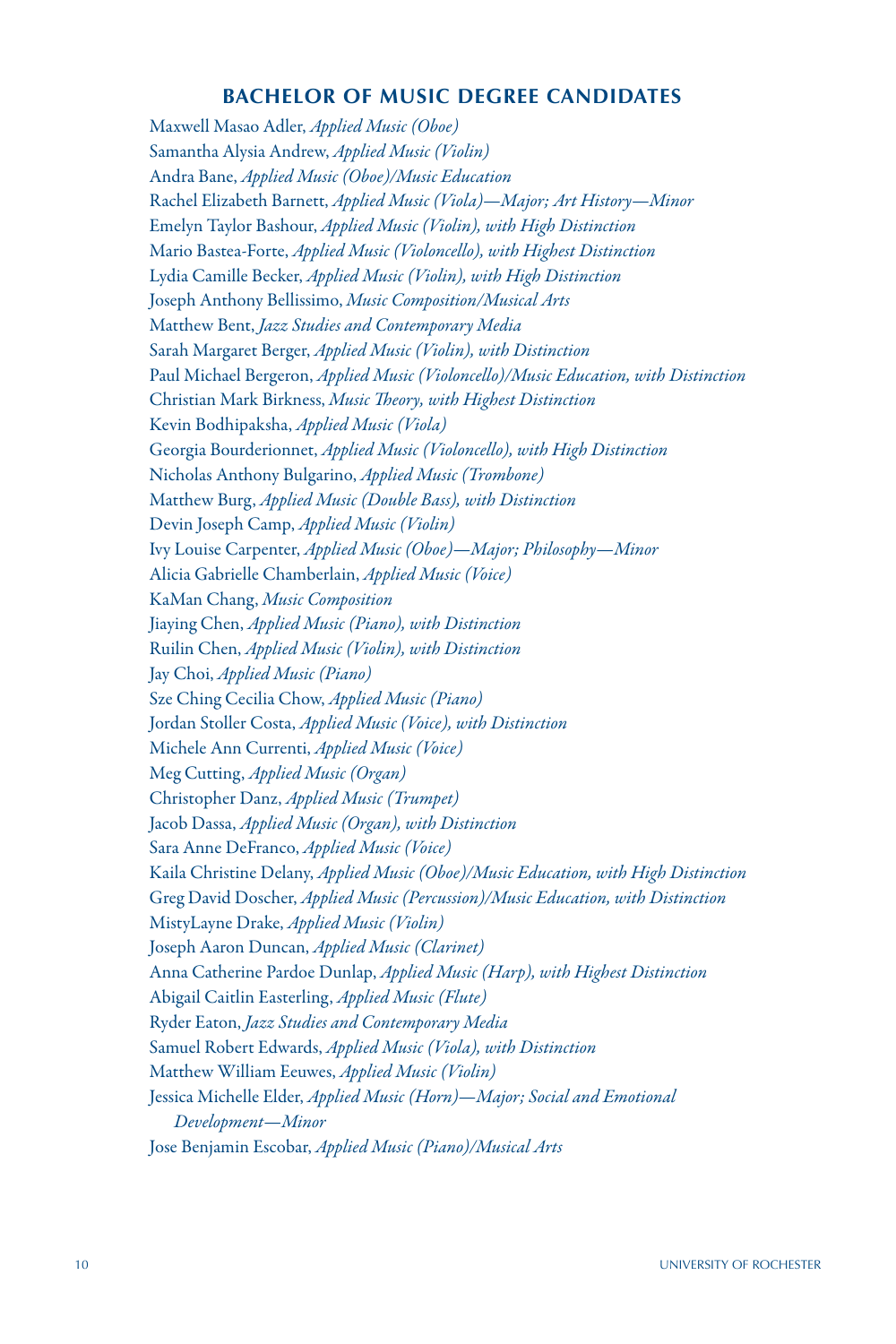Celina Gulpe Farmer, *Applied Music (Violin)* Willa Rose Finck, *Applied Music (Violin)/Musical Arts, with High Distinction* Rosario Leonard Galante, *Applied Music (Clarinet)*  Oksana Lee Germain, *Applied Music (Piano)* Philip George Glick, *Applied Music (Trombone)* Emily Thao Gordon, *Music Education* Christiana Clare Goslin, *Applied Music (Voice)* Julian James Graef, *Applied Music (Viola)*—*Major; Art History*—*Minor* Eunjung Hong, *Applied Music (Piano)* Yidie Hua, *Applied Music (Piano), with Distinction* Chanelle Huang, *Applied Music (Viola), with High Distinction* William David Hume, *Applied Music (Piano)* Laura Kristina Hundert, *Applied Music (Clarinet), with High Distinction* Hae Sol (Amy) Hur, *Applied Music (Clarinet)* Tanner Andrew Jackson, *Applied Music (Trombone), with Distinction* Jeremy Paul Jelinek, *Applied Music (Organ)*—*Major; French*—*Minor*  John Albert Peyton Johnson, *Applied Music (Trumpet)/Music Education* Emma Kato, *Applied Music (Violoncello)* Nathan Joseph Kessel, *Applied Music (Voice)* So Yeong Kim, *Applied Music (Violin)* Keith Chamberlain Klein, *Applied Music (Voice)* Madeline Rose Klein, *Applied Music (Violoncello)* Sarah Susan Korath, *Applied Music (Voice)/Music Education*  Jonah David Krolik, *Applied Music (Violoncello)* Scott Kwiatek, *Jazz Studies and Contemporary Media, with High Distinction* Nikolette Grace LaBonte, *Applied Music (Horn), with Distinction* Marc Bechet Laroussini, *Music Composition, with Distinction* Dominic Seunghyun Lee, *Applied Music (Violoncello)* Sung Min Lee, *Applied Music (Guitar)* Sunwoo Lee, *Applied Music (Viola)*  Anna Marguerite Leunis, *Applied Music (Violin)* Yuan-ju Liu, *Applied Music (Violin)* Chase Loomer, *Applied Music (Organ), with Distinction* Lilian Joan Ludford, *Applied Music (Violin)* Rainamei Arellano Luna, *Music Education* Alissa Mary Magee, *Applied Music (Voice), with Distinction* Ethan Mattingly, *Applied Music (Horn)*  Ariana Maubach, *Applied Music (Voice), with Distinction* Hailey Rose McAvoy, *Applied Music (Voice)/Musical Arts, with High Distinction* Alexander McLaughlin, *Applied Music (Viola)* Kara Elizabeth Miller, *Applied Music (Horn), with Distinction* Nicole Minielli, *Applied Music (Voice)* Morgan Marie Mitchell, *Applied Music (Violoncello)*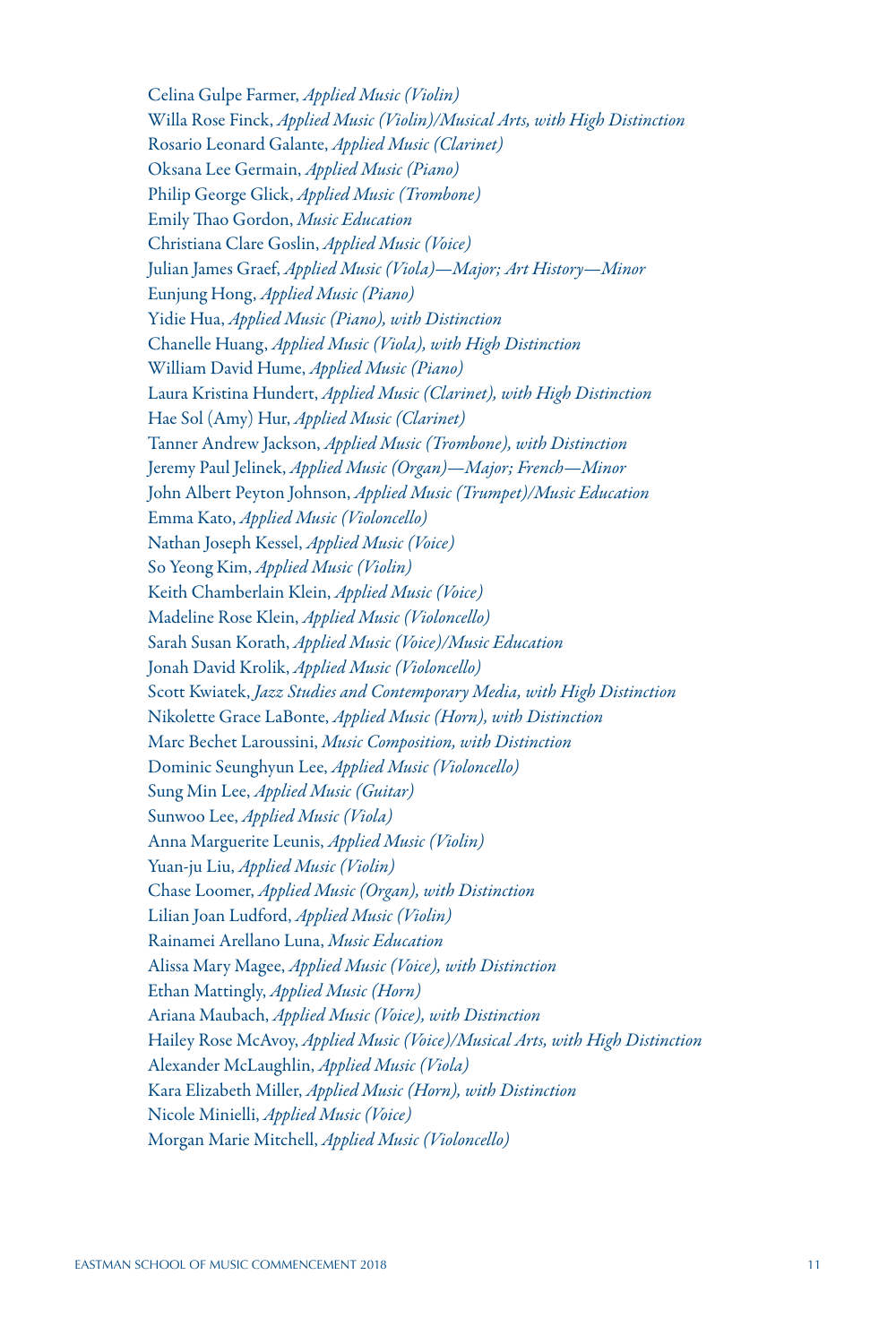Sean Peter Augustine Mulligan, *Applied Music (Viola)* Anders Jacob Namestnik, *Applied Music (Voice)/Music Education* Chaitanya Narayanan Natarajan, *Applied Music (Saxophone)* Aryaman Rupinder Singh Natt, *Applied Music (Piano), with Distinction*— *Major; German*—*Minor* Brennan Thomas Nelson, *Applied Music (Trombone)* Abraham Sprunger Nouri, *Jazz Studies and Contemporary Media, with Distinction* Taro Ohta-Weir, *Applied Music (Guitar)—Major; Japanese—Minor* Elizabeth Morgan Ojeda, *Applied Music (Harp)/Music Education* Galen Louise Otten, *Applied Music (Voice), with High Distinction* Shimin Ouyang, *Applied Music (Piano)* Jonathan Blake Pattengale, *Jazz Studies and Contemporary Media, with Distinction* Stella Perlic, *Applied Music (Percussion)*—*Major; Mathematics*—*Minor* Johnathon Micah Pitts, *Applied Music (Trumpet)* Cynthia Nicole Plant, *Applied Music (Euphonium)/Music Education, with High Distinction*—*Major; Chinese*—*Minor* Harold James Reeves, *Applied Music (Violin)* William Evan Ritter, *Applied Music (Piano)* Adam Wilson Sadberry, *Applied Music (Flute)* Daniel John Sawler, *Music Composition, with Distinction* Kyle C. Schober, *Applied Music (Horn)* Teresa Shyr, *Music Education* Holly Lyn Spangenberg, *Applied Music (Violin), with Distinction* Daniel Benjamin Spink, *Applied Music (Viola)* Matthew Robert Suckling, *Applied Music (Trumpet)* Ivan Patrick Suminski, *Applied Music (Violin), with High Distinction* Michaela Swan, *Applied Music (Voice)* Naoki Herbert Arthur Toyomura, *Applied Music (Piano), with Distinction* Jonah Elliot Trout, *Applied Music (Trombone)* Tik Yan Joyce Tseng, *Applied Music (Viola)* Natalie Diane Vatcher, *Applied Music (Voice)* Liam Watson Wilt, *Applied Music (Trombone)* Chun Sum Chris Wong, *Applied Music (Flute), with High Distinction* Madeleine Xiang Woodworth, *Applied Music (Organ), with Distinction* Brandon Kayne Xu, *Applied Music (Violoncello)* Sarah Jane Yaden, *Applied Music (Voice)* Rui Yang, *Applied Music (Piano)* Kevin Lee Zetina, *Applied Music (Percussion)* Tianyu Zhou, *Applied Music (Piano)*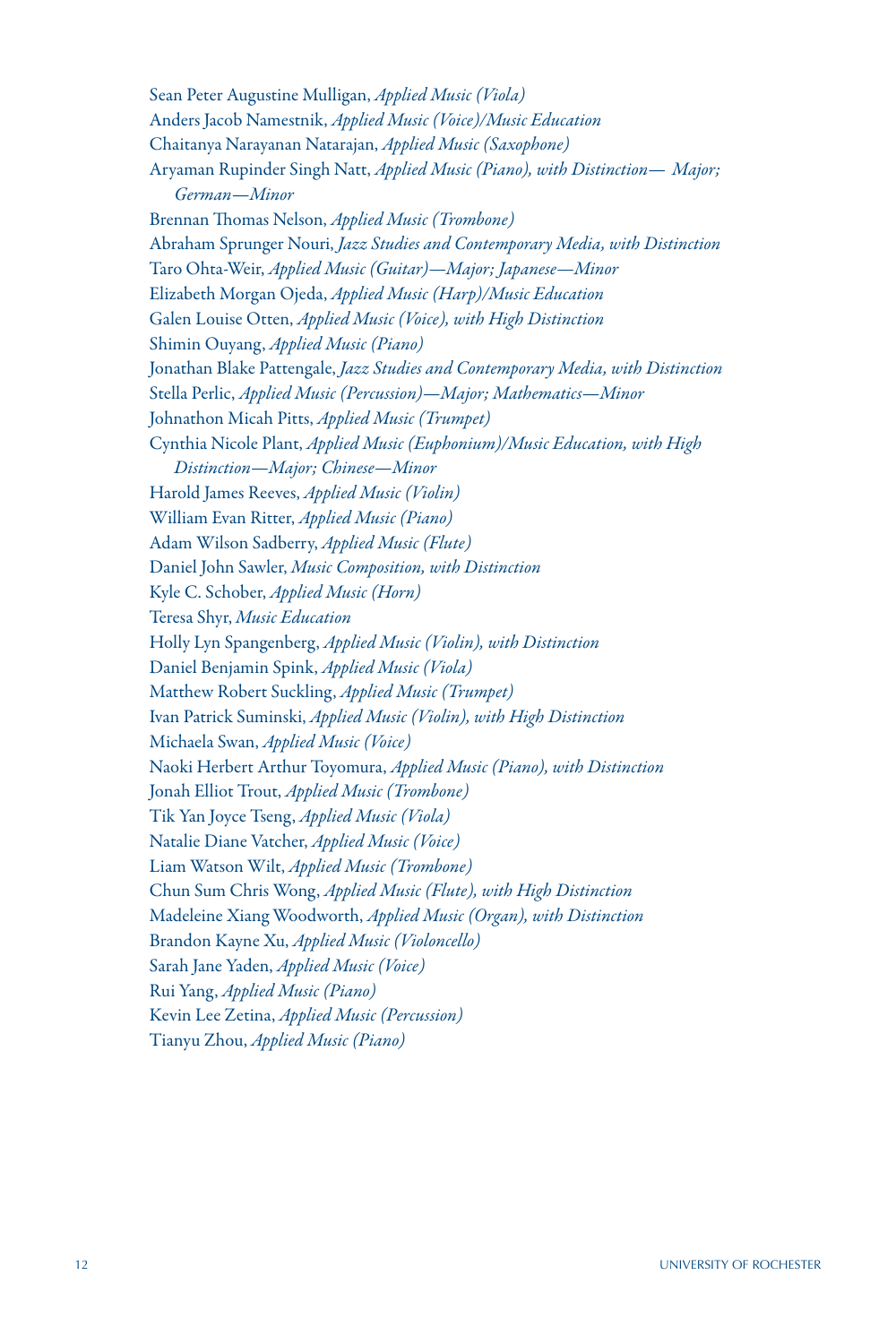# **MASTER OF ARTS DEGREE CANDIDATES**

Benjamin Stewart Baker, *Music Theory (March 9, 2018)* George Allen Bastedo IV, *Music Education* Myles Jacob Boothroyd, *Pedagogy of Music Theory* David DeAngelis, *Music Education (August 31, 2017)* Miles Jefferson Friday, *Music Composition* Mary G. McArthur, *Ethnomusicology* Ryan McKenna, *Pedagogy of Music Theory* Samuel Reenan, *Music Theory (March 9, 2018)* Joseph M. Valadez, *Music Education (August 31, 2017)*

# **MASTER OF MUSIC DEGREE CANDIDATES**

Anna Johanna Jakoba Bekker, *Performance and Literature (Voice)* Ellen Jessica Bergeron, *Performance and Literature (Violin) (December 31, 2017)* Hattie N. Bestul, *Performance and Literature (Clarinet)* Achilles Leonidas Bezanis, *Performance and Literature (Voice)* Isaac Aryeh Bovyer, *Performance and Literature (Violoncello)* Kevin Donald Bryant, *Performance and Literature (Voice)* Maire Therese Carmack, *Performance and Literature (Voice)* Daniel Kiyong Chang, *Performance and Literature (Organ)* Eric Cheng, *Performance and Literature (Violin)* Catherine Elissa Cole, *Performance and Literature (Percussion)* Adam Stob Detzner, *Performance and Literature (Organ) (March 9, 2018)* Colton James Freitas, *Music Education* Keely LeCocq Chichester Futterer, *Opera - Stage Directing* Kameron A. Ghanavati, *Performance and Literature (Voice)* Alexander Gilson, *Performance and Literature (Organ)* Hélio Augusto Moraes de Góes, *Performance and Literature (Trombone)* Jiang Gongming, *Piano Accompanying and Chamber Music* Max Greenberg, *Jazz Studies and Contemporary Media* Hannah Salome Harrow, *Performance and Literature (Voice)* Daniel Martin Hively, *Performance and Literature (Horn)* Nicholas James Hogg, *Performance and Literature (Trombone)* Mark Andrew Hosseini, *Performance and Literature (Voice)* Christopher Randall Hotaling, *Performance and Literature (Euphonium)* Nicholas R. Huff, *Performance and Literature (Voice) (August 31, 2017)* Hayley Jensen, *Performance and Literature (Clarinet)* Alexander Jones, *Performance and Literature (Organ)* Ryan Wayland Kearns, *Performance and Literature (Violin)* Bryan Kraak, *Performance and Literature (Trumpet)* Carolena Belle Lara, *Performance and Literature (Voice)* Anthony Cameron Leach, *Performance and Literature (Percussion)*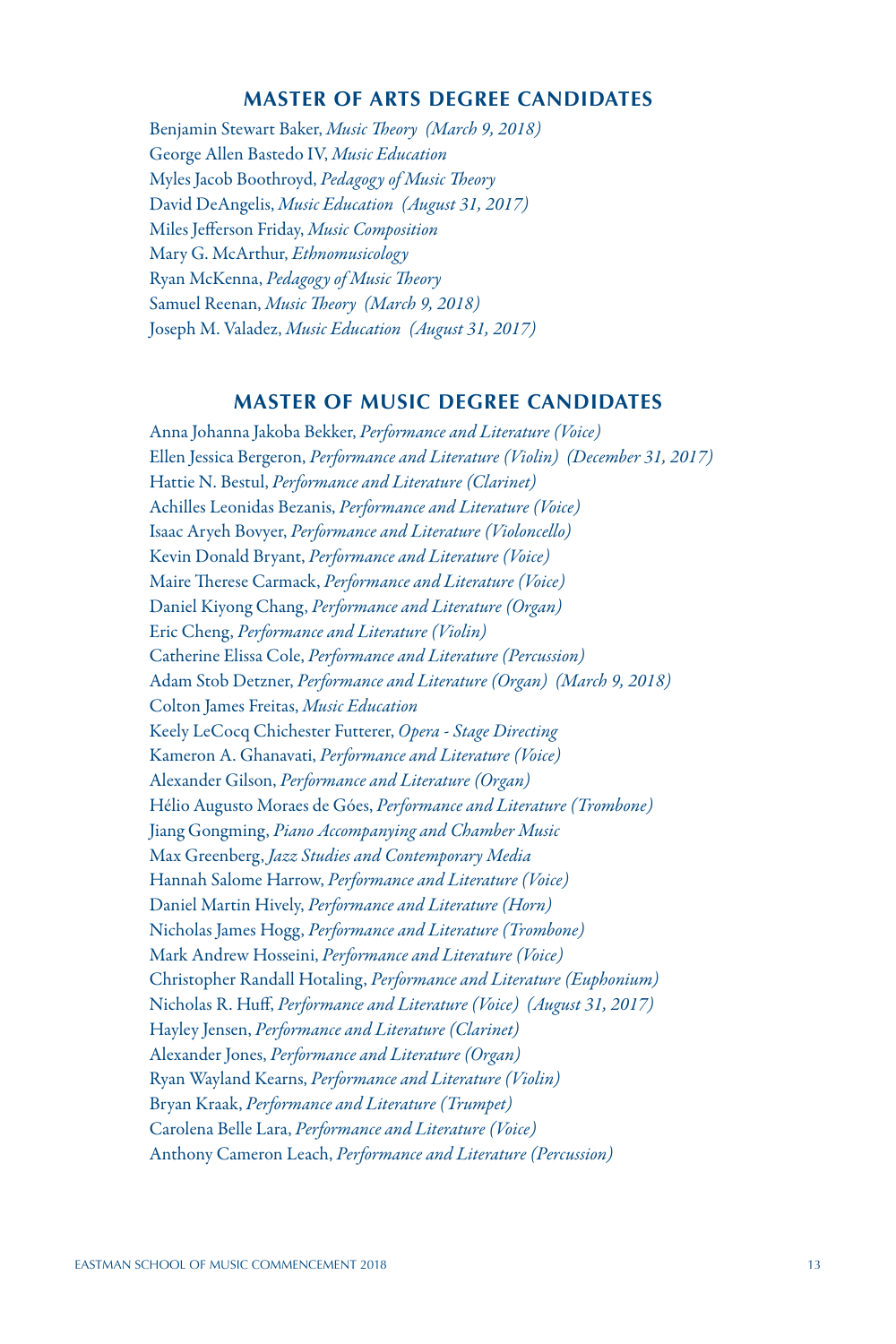Yang Li, *Performance and Literature (Piano)* Chen Liang, *Performance and Literature (Piano)* Shengming Liang, *Performance and Literature (Violin) (October 13, 2017)* Amber Nicole Love, *Performance and Literature (Trombone)*  Colin Joseph Mann, *Conducting* Joshua Webb McClellan, *Performance and Literature (Percussion)* Zoë Allegra Merrill, *Performance and Literature (Violin)* Henry Edward Myers, *Performance and Literature (Violoncello)* John Paul Nothaft, *Performance and Literature (Organ)* Kenneth Jefferson Nunn, *Jazz Studies and Contemporary Media* John Austin Petrey, *Performance and Literature (Viola)* Judith Ariane Prenzlow, *Performance and Literature (Voice)* Garret Michael Reynolds, *Contemporary Media and Film Composition* Brianna Jashai Robinson, *Performance and Literature (Voice)* Laura Corina Sanders, *Performance and Literature (Voice)* Vicky Shin, *Conducting* Luke Philip Simonson, *Performance and Literature (Oboe)* Yidi Song, *Performance and Literature (Flute)* Ellen Marie Sonnenberg, *Performance and Literature (Violin)* Shannon Leigh Reilly Steigerwald, *Performance and Literature (Violin)* Kelsey Stewart, *Performance and Literature (Oboe)* Kaleigh Margaret Sutula, *Performance and Literature (Voice)* Matthew Ming-Yan Tong, *Piano Accompanying and Chamber Music* Keaton Viavattine, *Performance and Literature (Trumpet)* Wanyi Wang, *Performance and Literature (Piano)* Ye Wang, *Performance and Literature (Saxophone)* Adam Hunter Wells, *Performance and Literature (Voice)* Tyler Nicholas Wiessner, *Music Education* Samuel Herbert Witmer, *Performance and Literature (Voice)* Chia Ni Wu, *Music Education* Yuechen Xiao, *Performance and Literature (Piano)* Jinyu Xu, *Performance and Literature (Violin)* Ming-Hang Zhang, *Performance and Literature (Piano)* Wanting Zhao, *Performance and Literature (Piano)* Jidong Zhong, *Performance and Literature (Piano)*